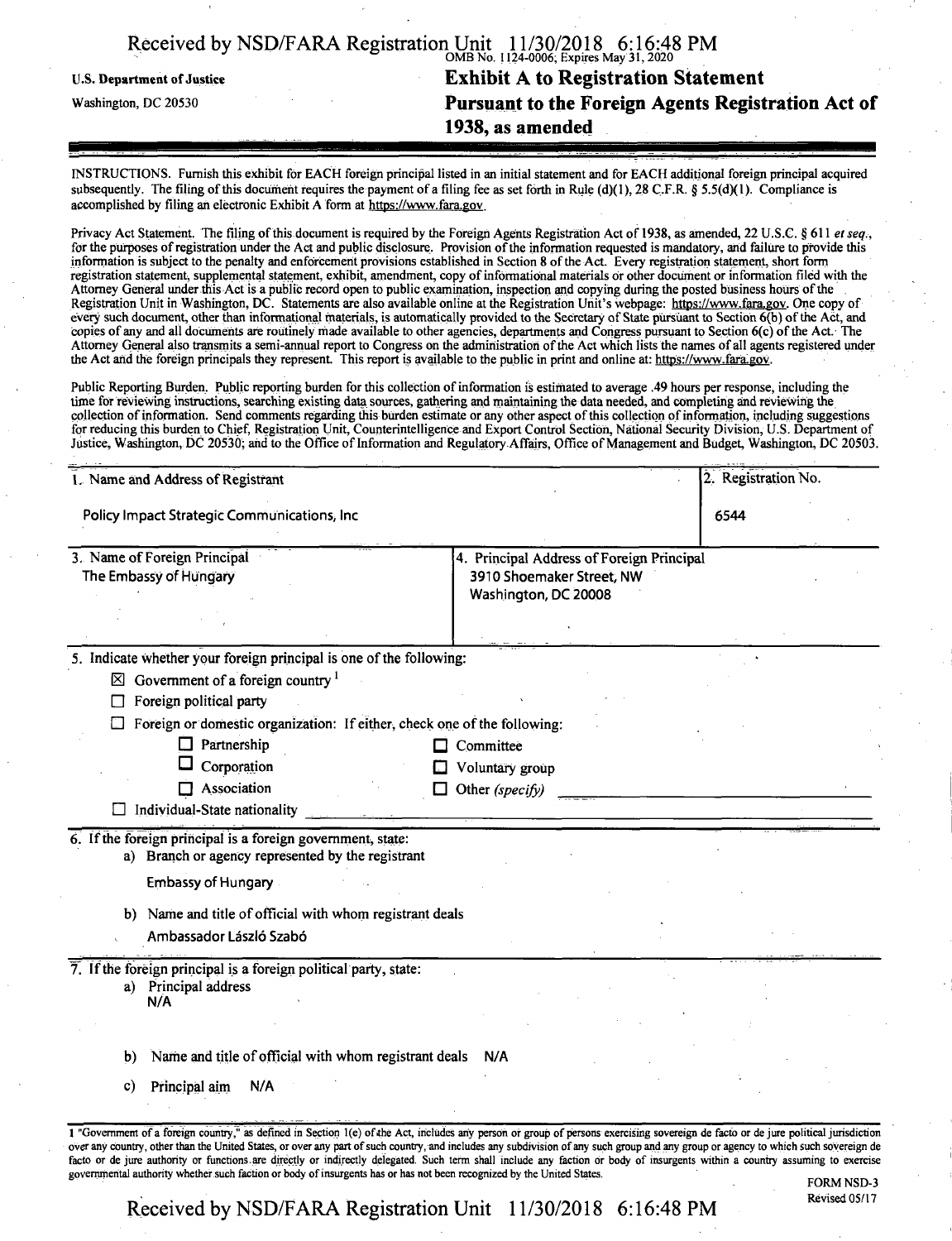**8. Ifthe foreign principal is riot a foreign government or a foreign political party:**

a) State the nature of the business or activity of this foreign principal.

**N/A**

**b) Is this foreign principal:**

| Supervised by a foreign government, foreign political party, or other foreign principal         | Yes $\Box$ No $\Box$       |
|-------------------------------------------------------------------------------------------------|----------------------------|
| Owned by a foreign government, foreign political party, or other foreign principal              | $Yes \Box No \Box$         |
| Directed by a foreign government, foreign political party, or other foreign principal           | Yes $\square$ No $\square$ |
| Controlled by a foreign government, foreign political party, or other foreign principal         | Yes $\Box$ No $\Box$       |
| Financed by a foreign government, foreign political party, or other foreign principal           | $Yes \Box No \Box$         |
| Subsidized in part by a foreign government, foreign political party, or other foreign principal | Yes $\Box$ No $\Box$       |
|                                                                                                 |                            |

9. Explain fully all items answered "Yes" in Item 8(b). (If additional space is needed, a full insert page must be used.) **N/A**

10. If the foreign principal is an organization and is not owned or controlled by a foreign government, foreign political party or other **foreign principal, state who owns and controls it. N/A**

 $\overline{\phantom{a}}$ 

#### **EXECUTION**

In accordance with 28 U.S.C. § 1746, the undersigned swears or affirms under penalty of perjury that he/she has read the information set forth in this Exhibit A to the registration statement and that he/she is familiar with the contents thereof and that such **contents are in their entirety true and accurate to the best ofhis/her knowledge and belief.**

| Date of Exhibit A Name and Title          |                   | Signature             |         |
|-------------------------------------------|-------------------|-----------------------|---------|
| November 30,<br>2018<br>$1.1 - 1.1 + 1.2$ | Benjamin May, COO | /s/ Benjamin May<br>. | eSianed |

Received by NSD/FARA Registration Unit 11/30/2018 6:16:48 PM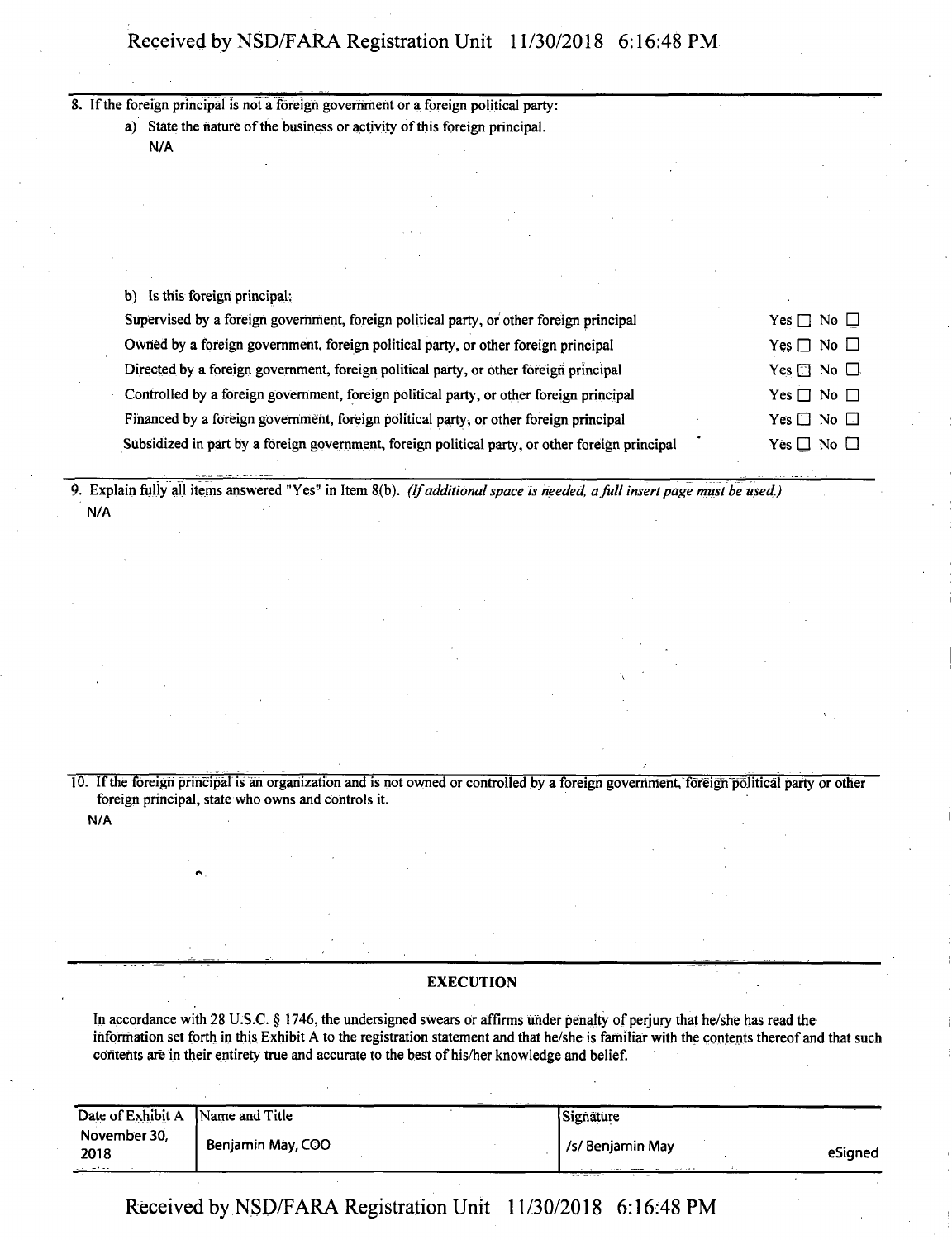| Received by NSD/FARA Registration Unit 11/30/2018 6:16:45 PM |                                         |  |
|--------------------------------------------------------------|-----------------------------------------|--|
|                                                              | OMB No. 1124-0004; Expires May 31, 2020 |  |

# u.s. **Department ofJustice Exhibit** B **to Registration Statement** Washington, dc <sup>20530</sup>**Pursuant to the Foreign Agents Registration Act of 1938, as amended**

INSTRUCTIONS. A registrant must furnish as an Exhibit B copies ofeach written agreement and the terms and conditions ofeach oral agreement with his foreign principal, including all modifications of such agreements, or, where no contract exists, a full statement of all the circumstances by reason ofwhich the registrant is acting as an agent of a foreign principal. Compliance is accomplished by filing an electronic Exhibit **B** form at https://www.fara.gov.

Privacy Act Statement. The filing of this document is required for the Foreign Agents Registration Act of 1938, as amended, 22 U.S.C. § 611 *et seq.*, for the purposes of registration under the Act and public disclosure. Provision of the information requested is mandatory, and failure to provide the information is subject.to the penalty and enforcement provisions established in Section 8 ofthe Act. Every registration statement, short form registration statement, supplemental statement, exhibit, amendment, copy ofinformational materials or other document or information filed with the Attorney General under this Act is a public record open to public examination, inspection and copying during the posted business hours ofthe Registration Unit in Washington, DC. Statements are also available online at the Registration Unit's webpage: https://www.fara.gov. One copy of every such document, other than informational materials, is automatically provided to the Secretary of State pursuant to Section  $6(b)$  of the Act, and copies of any and all documents are routinely made available to other agencies, departments and Congress pursuant to Section 6(c) ofthe Act. The Attorney General also transmits a semi-annual report to Congress on the administration of the Act which lists the names of all agents registered under the Act and the foreign principals they represent. This report is available to the public in print and online at: https://www.fara.gov.

Public Reporting Burden. Public reporting burden for this collection of information is estimated to average .33 hours per response, including the time for reviewing instructions, searching existing data sources, gathering and maintaining the data needed, and completing and reviewing the collection of information. Send comments regarding this burden estimate or any other aspect of this collection of information, including suggestions for reducing this burden to Chief, Registration Unit, Counterintelligence and Export Control Section, National Security Division, U.S. Department of Justice, Washington, DC 20530; and to the Office of Information and Regulatory Affairs, Office of Management and Budget, Washington, DC 20503.

| <b>ME SCARET</b><br>1. Name of Registrant                                                       | 2. Registration No. |  |
|-------------------------------------------------------------------------------------------------|---------------------|--|
| <b>Policy Impact Strategic Communications, Inc.</b>                                             | 6544                |  |
|                                                                                                 |                     |  |
| <b>CHANGE 1999</b><br>$\mathbf{a}$ $\mathbf{a}$ $\mathbf{b}$ $\mathbf{c}$<br>$\sim$ $\sim$<br>. |                     |  |

**3. Name ofForeign Principal**

**Embassy of Hungary**

**Check Appropriate Box;**

- 4.  $\boxtimes$  The agreement between the registrant and the above-named foreign principal is a formal written contract. If this box is **checked, attach a copy of the contract to this exhibit.**
- 5.  $\Box$  There is no formal written contract between the registrant and the foreign principal. The agreement with the above-named foreign principal has resulted from an exchange of correspondence. If this box is checked, attach a copy of all pertinent **correspondence, including a copy ofany initial proposal which has been adopted by reference in such correspondence.**
- 6. The agreement or understanding between the registrant and the foreign principal is the result of neither a formal written contract nor an exchange of correspondence between the parties. If this box is checked, give a complete description below of the terms and conditions of the oral agreement or understanding, its duration, the fees and expenses, if any, to be received.
- **7. Describe fully the nature and method ofperformance ofthe above indicated agreement or understanding.**

Policy Impact will provide outreach to the U.S. Senate on behalf of the Embassy of Hungary in support of its ongoing **objectivesto improve U.S.-Hungarian relations.**

## Received by NSD/FARA Registration Unit 11/30/2018 6:16:45 PM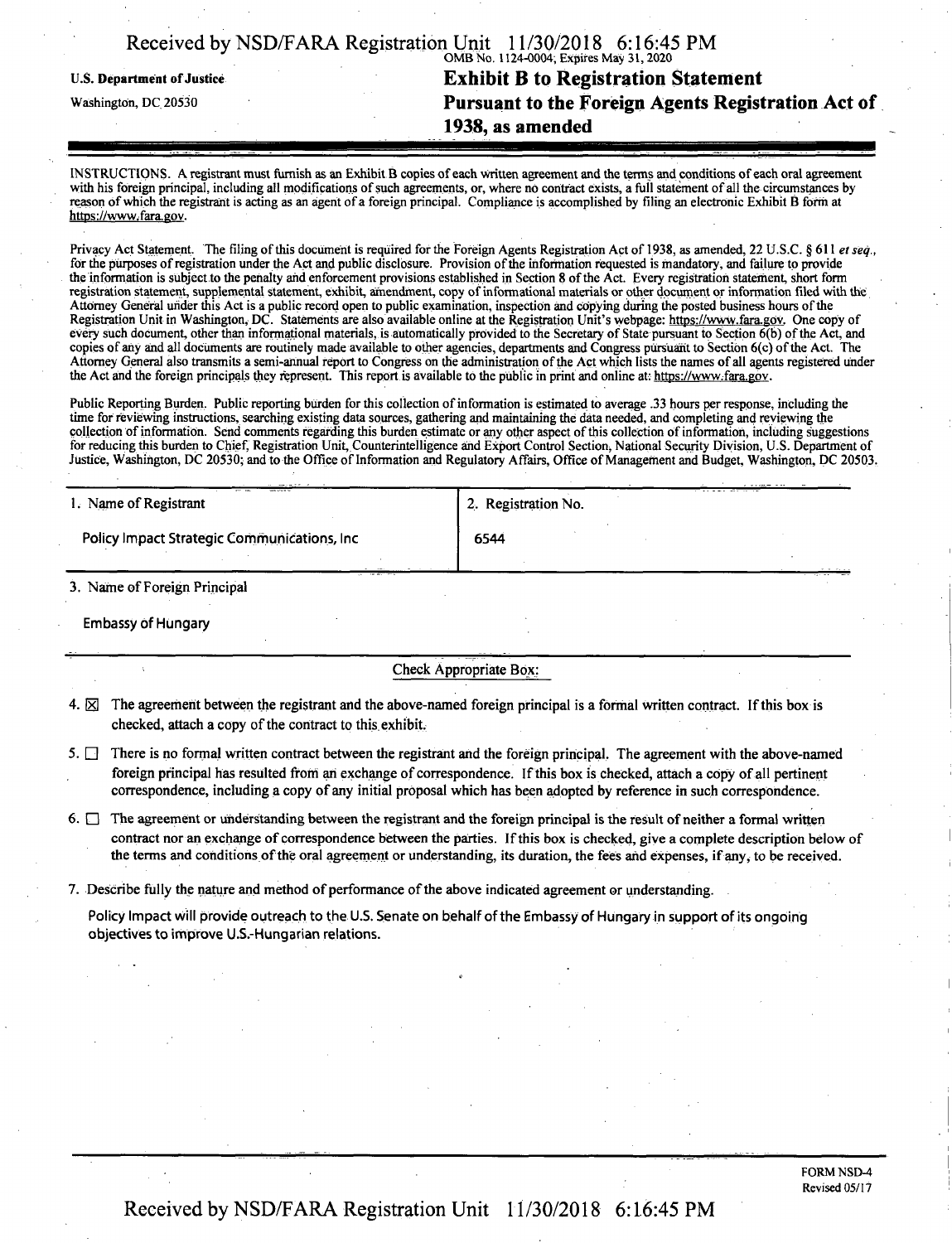8. Describe fully the activities the registrant engages in or proposes to engage in on behalf of the above foreign principal.

Policy Impact will provide outreach to the U.S. Senate on behalf of the Embassy of Hungary in support of its ongoing **objectives to improve U.S.-Hungarian relations. . . .**

9. Will the activities on behalf of the above foreign principal include political activities as defined in Section 1(0) of the Act and in  $\text{the footnote below?}$  **Yes**  $\boxtimes$  **No**  $\Box$ 

If yes, describe all such political activities indicating, among other things, the relations, interests or policies to be influenced **together with the means to be employed to achieve this purpose.**

Potentially. Policy Impact will provide outreach to the U.S. Senate on behalf of the Embassy of Hungary in support of its ongoing objectives to improve U.S.-Hungarian relations. No specific political activites have been determined at this time, **but that may change based on U.S. and Hungarian priorities.**

### **EXECUTION**

In accordance with 28 U.S.C. § 1746, the undersigned swears or affirms under penalty of perjury that he/she has read the information set forth in this Exhibit B to the registration statement and that he/she is familiar with the contents thereof and that such **contents are in their entirety true and accurate to the best ofhis/her knowledge and belief.**

| Date of Exhibit B | Name and Title                                                                                                                                                                                                                                                                                                                                                                                                                                                                                                                                                            | Signature        |         |
|-------------------|---------------------------------------------------------------------------------------------------------------------------------------------------------------------------------------------------------------------------------------------------------------------------------------------------------------------------------------------------------------------------------------------------------------------------------------------------------------------------------------------------------------------------------------------------------------------------|------------------|---------|
| November 30, 2018 | Benjamin May, COO                                                                                                                                                                                                                                                                                                                                                                                                                                                                                                                                                         | Vs/ Benjamin May | eSianed |
|                   | Footnote: "Political activity," as defined in Section 1(o) of the Act, means any activity which the person engaging in believes will, or that the person intends to, in any way influence<br>any agency or official of the Government of the United States or any section of the public within the United States with reference to formulating, adopting, or changing the<br>domestic or foreign policies of the United States or with reference to the political or public interests, policies, or relations of a government of a foreign country or a foreign political |                  |         |

Received by NSD/FARA Registration Unit 11/30/2018 6:16:45 PM

party.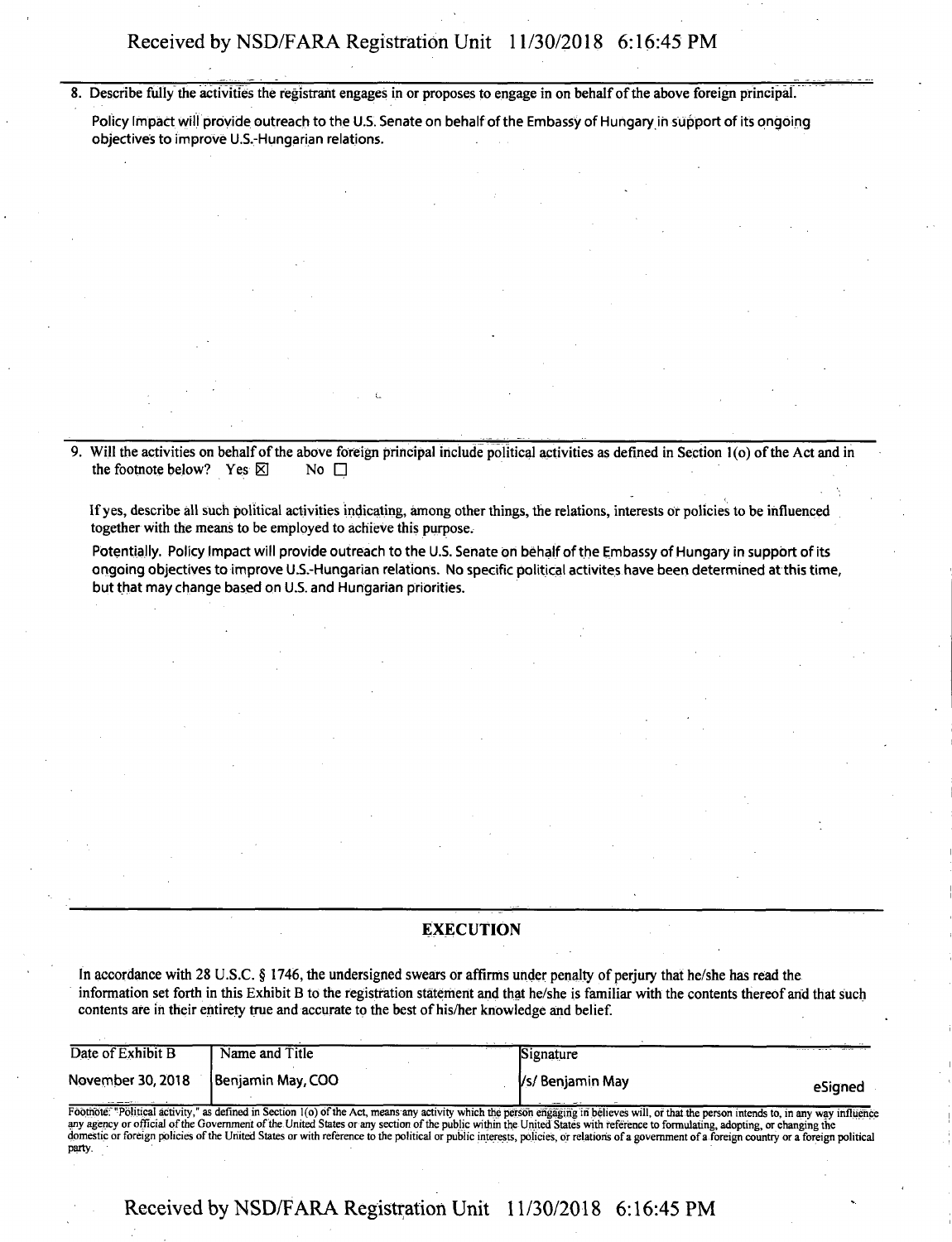### Received by NSD/FARA Registration Unit 11/30/2018 6:16:45 PM



WHEN ONLY BOLD WILL DO"

October 15, 2018

Ambassador László Szabó **Embassy of Hungary** 3910 Shoemaker Street, NW Washington, DC 20008

Dear Ambassador Szabo:

Policy Impact Communications ("Policy Impact") is honored to engage as a government relations counsel to the Embassy of Hungary in Washington DC ("Embassy of Hungary"), and looks forward to working with your team in its outreach to the United States Senate.

Policy Impact agrees to perform these services, as an independent contractor, undertaking to provide services with an active, continuous effort throughout the term of this engagement on behalf of the Embassy of Hungary for a flat fee of fifty thousand dollars (\$50,000.00), which will be due in two installments: the first following the issuance of a certificate of completion based on the first report to be submited by Policy Impact due after November 30, 2018; and the second following the issuance of a certification of completion based on Policy Impact's final comprehensive report due to be submitted at the end of the engagement. Payment shall be made within 10 business days following the issuance of the certificate of completion and the submission of the invoice. However, if after receiving either reports, the Embassy of Hungary does not feel that Policy Impact has provided services at the volume of caliber that it expected, it may provide Policy Impact with a letter outlining perceived deficiencies, and may request supplemental information or corrective action. Policy Impact will then make additional efforts over a two-week period to satisfy the expecations of the Hungarian Embassy.

This fee covers all expenses, except for hard costs for outside services that the firm incurs through the representation of the Embassy of Hungary (e.g. the cost of printing, travel, and special event costs}—which will require prior approval. If this approval is not obtained, you will not be responsible for the charges. Additionally, all hard costs—in aggregate—shall not exceed \$2,000 for the term of this contract without an amendment to this agreement. Whenever possible, all hard costs will be paid directly by the Hungarian Embassy or embassy personnel to facilitate diplomatic tax exemption. An eight percent (8%) late fee may be assessed monthly for any payment that is not made oh time until the balance is satisfied.

Additionally, the Embassy of Hungary may request additional services from Policy Impact outside ofthe scope of services described above. Policy Impact will provide you with an estimate for these projects or services, and will require written approval priorto Policy Impact performing such services.

We understand that the Hungarian Embassy may provide Policy Impact with information considered confidential and proprietary. To safeguard the trust you have given us, Policy Impact

1155 Connecticut Ave., N.W. • 10th Floor • Washington, D.C. 20036 • 图 202.737:5339 • 图 202.737.4097 • www.policyimpact.com